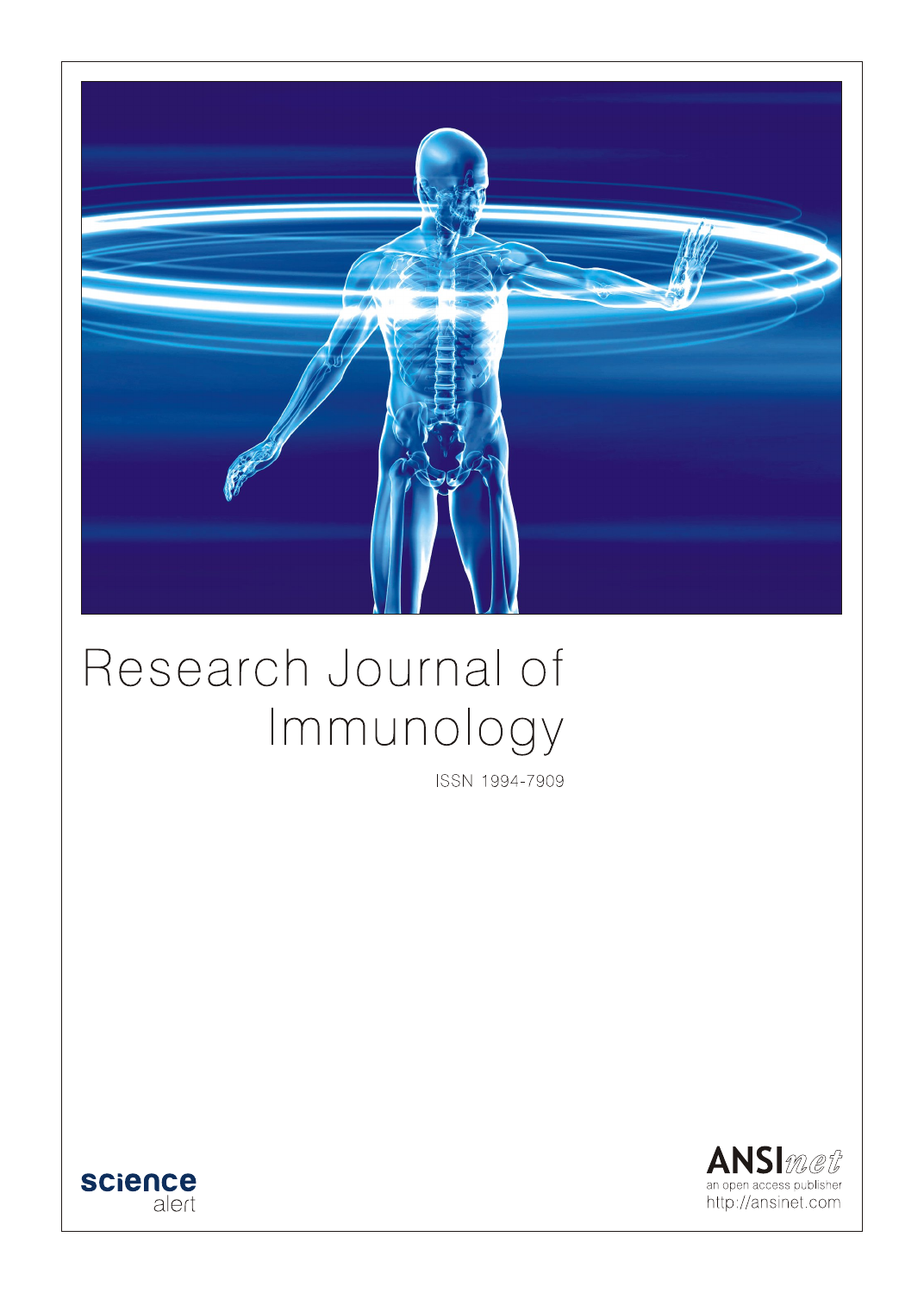# **OPEN ACCESS Research Journal of Immunology**

ISSN 1994-7909 DOI: 10.3923/rji.2022.1.5



# **Research Article Spectrum of Pathogens Isolated from Patients with Hemolytic Diseases**

 $^1$ Samiah Hamad S. Al-Mijalli,  $^2$ Alshehanah Abdullah Reda and  $^3$ Nawaf Mohammad Alnafisi

1 Department of Biology, College of Sciences, Princess Nourah Bint Abdulrahman University, P.O. Box 84428, Riyadh 11671, Saudi Arabia <sup>2</sup>Riyadh, Saudi Arabia 3 King Saud bin Abdulaziz University for Health Sciences, Riyadh, Saudi Arabia

# Abstract

Background and Objectives: Patients with hemolytic diseases are at higher risk of infections. Moreover, infections are significant contributors to morbidity and mortality in patients with hemolytic disease. Frequent screenings of infections, the spectrum of the organism, site of infection like blood urine sputum. Details of bacteremia must be explored and treated earliest to reduce morbidity and mortality in patients with hemolytic disease. The study has aimed to identify the prevalence of infection in patients with hemolytic disease in the Saudi population. **Materials and Methods:** A total of 113 samples were examined for microbial growth on six different culture media (BAP, NA, MacConkey, CAP, Salmonella Agar and PDA), At microbiology and toxicology laboratories at in Security Forces Hospital and King Fahd Medical City in Riyadh Saudi Arabia. Results: The characteristics of 113 episodes of invasive bacterial infection among patients with hemolytic diseases were examined. Salient pathogens were K. pneumoniae MDR, tissue MARSA, AFB tissue, E. coli, Pseudomonas aeruginosa, H. pylori, C. arbiran, Enterobacter cloacae, HBS Group A, H1N1, Candida albicans. The most frequent pathogen was K. pneumoniae MDR, tissue MARSA, the most frequent pathogen in the urine was K. pneumoniae and E. coli. Pathogen isolated in the sputum were Pseudomonas aeruginosa, K. pneumoniae, Acinetobacter. The most frequent pathogen in the stool was Clostridium Bacteremia was caused by tissue MARSA, S. aureus, Enterobacter, K. pneumoniae. Conclusion: Infection is prevalent in patients with hemolytic diseases. K. pneumoniae tissue MARSA, AFB, E. coli 9 (7.96%) and Pseudomonas were salient pathogens. Patients with hemolytic diseases should be investigated early and aggressively for infection.

Key words: Infections, hemolytic disease, K. pneumoniae, bacterial, spectrum, pathogens, tissue MARSA

Citation: Al-Mijalli, S.H.S., A.A. Reda and N.M. Alnafisi, 2022. Spectrum of pathogens isolated from patients with hemolytic diseases. Res. J. Immunol., 15: 1-5.

Corresponding Author: Samiah Hamad S. Al-Mijalli, Department of Biology, College of Sciences, Princess Nourah Bint Abdulrahman University, P.O. Box 84428, Riyadh 11671, Saudi Arabia

Copyright: © 2022 Samiah Hamad S. Al-Mijalli et al. This is an open access article distributed under the terms of the creative commons attribution License, which permits unrestricted use, distribution and reproduction in any medium, provided the original author and source are credited.

Competing Interest: The authors have declared that no competing interest exists.

Data Availability: All relevant data are within the paper and its supporting information files.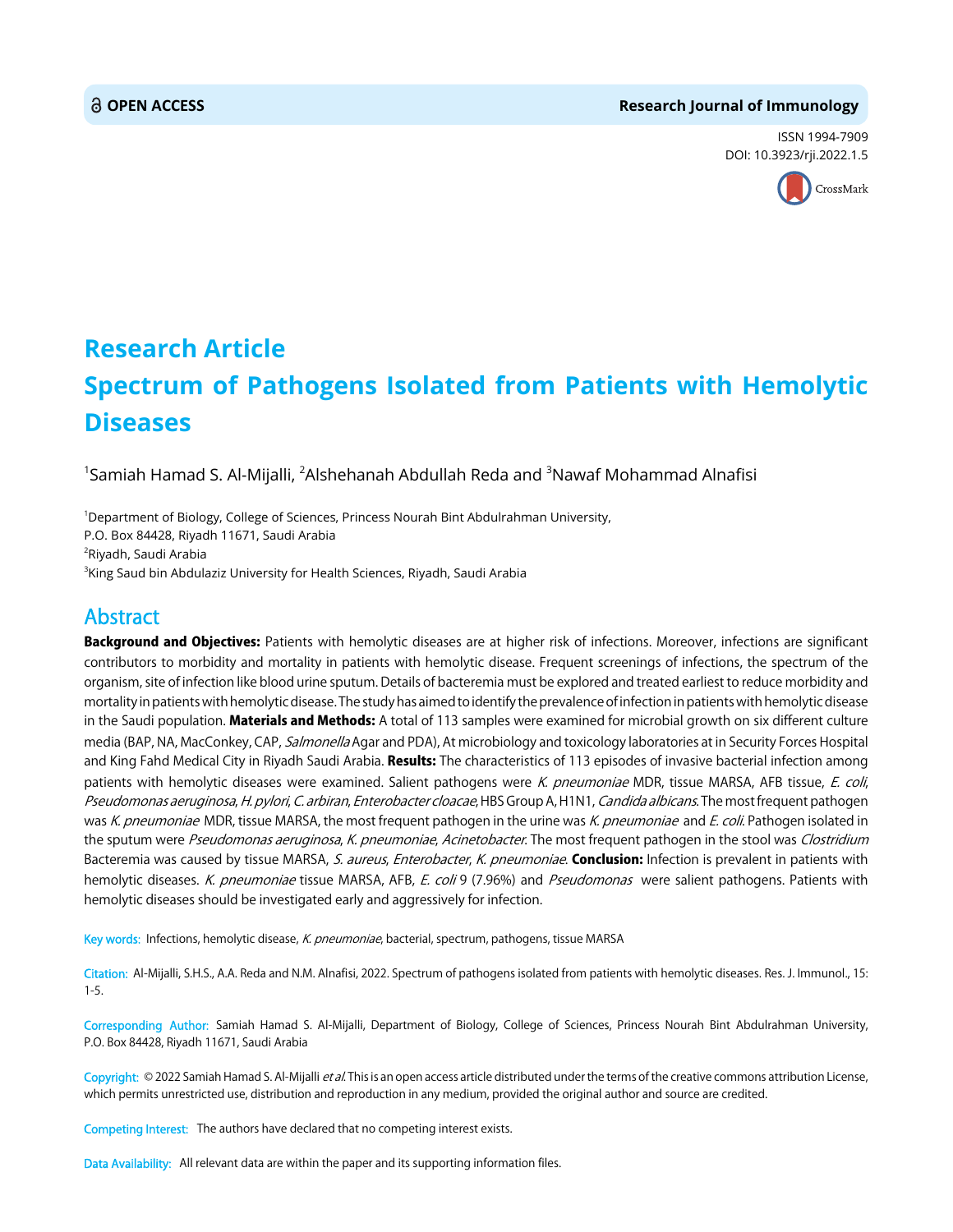# INTRODUCTION

Infections in patients with Hemolytic diseases are one of the major health concerns globally. Worldwide, millions of people suffer from hemolysis, the breakdown of red blood cells, such as those troubled with sickle-cell disease, thalassemia, malaria or sepsis. These patients face an exceptional risk of death from bacterial infections.

Patients with hemolytic diseases are at higher risk of infections. Also, hemolysis predisposes to infection. The mortality, due to septic shock as a result of blood infection, is one of the common observations in the cases of Hemolytic disease thalassemia<sup>1</sup>.

Patients with hemolytic disease require a regular blood transfusion for their management. It exposes them to bacterial infection and produces excess iron in patients' bodies and also provides a suitable environment for bacteria<sup>2</sup>.

Infections are significant contributors to morbidity and mortality in patients with hemolytic disease. Further Infection precipitate crisis in sickle-cell disease. Surveillance of infection is necessary for reducing the global burden of mortality in sickle-cell disease<sup>3</sup>.

The infection has remained an important cause of death in patients with hemolytic disease $4-6$ . A deep association between hemolysis and bacterial co-infection in hemolysis is documented in the literature<sup>7</sup>.

Infections cause hemolysis by producing a hemolysin (e.g., Clostridium perfringens), by stimulating an immune response (e.g., Mycoplasma pneumoniae), infiltration of Red Blood Cells (RBCs) or by oxidative damage to RBCs<sup>8</sup>.

Massive intravascular hemolysis is a known complication of Clostridium perfringens bacteremia. Intra vascular hemolysis and a very high mortality rate occur due to the toxin of *Clostridium perfringens<sup>9,10</sup>*. Although infections are a risk factor for morbidity, hospital admissions, prolonged hospital stay and mortality. Yet, infections are an underestimated and under-investigated issue in patients with hemolytic disease.

Hemolytic diseases are relatively frequent in Saudi Arabia. And sickle cell disease is a common genetic disorder of variable prevalence in different regions of Saudi Arabia<sup>11,12</sup>.

SCD is prevalent in Saudi Arabia. Children with sickle cell disease are at increased risk of developing bacteremia and other serious bacterial infections<sup>13</sup>.

Overwhelming infections are an important cause of morbidity and death in patients with sickle cell disease. Usual pathogens are S. pneumoniae and H. influenzae type b and non-typhoid salmonellosis. Seventy percent of septicemias and meningitis with sickle cell disease is caused by  $S.$  pneumoniae<sup>3</sup>.

Frequent screenings of complete spectrum of infectious complications like; type of organism involved, bacteria, fungus or virus infection; site of infection like blood urine sputum or other. Details of bacteremia must be explored to plan preventive and prophylactic strategies for these patients.

This study was conducted to explore the prevalence and type of infection-causing pathogens in hemolytic patients.

# MATERIALS AND METHODS

**Study area:** The study was conducted in the Department of Biology and Security Forces Hospital, Riyadh, Saudi Arabia from October, 2018-August, 2019.

Sample collection: A total of 113 isolates were collected for microbiological analysis. Analysis was performed in the microbiology and toxicology laboratories at in Security Forces Hospital and King Fahd Medical City in Riyadh, Saudi Arabia.

**Methodology:** Samples were explored for the bacteria, virus or fungal infections, on different culture media. Salient media were Agar plate, Nutrient Agar, MacConkey Agar, BAP, CAP, Salmonella Agar and PDA for pathogen growth. One millilitre of each specimen was diluted in 99 cm<sup>3</sup> of sterilized distilled water and 1 mL of the mixture was incubated at  $30^{\circ}$ C for 48 hrs. Three replications of each specimen were prepared.

**Microorganism identification:** Identification of microorganisms was done using the API 20E system (Analytical Profile Index, Biomerieux, Durham, NC, USA. https://www.biomerieux-usa.com/sites/subsidiary\_us/files/18 \_api-ref-guide\_v7.pdf.).

### RESULTS

The spectrum of pathogens in the isolates is shown in Table 1. The prominent pathogens are Klebsiella pneumoniae MDR 13 (11.5%), tissue MARSA 13 (11.5%), AFB tissue 12 (10.61%), E. coli 9 (7.96%), Pseudomonas aeruginosa 9 (7.96%), H. pylori 3 (2.65%), C. arbiran 3 (2.65%), Enterobacter cloacae 2 (1.76%), HBS Group A were 14 (12.38%), H1N1 7 (6.2%), Candida white was 6 (5.3%),

The data in Table 2 also displays the pathogens isolated from inpatients, the most common pathogen was Staphylococcus aureus 1 (0.88%), Clostridium 4 (3.53%), E. coli 4MDR, Pseudomonas aeruginosa 8(7.07%), K. pneumoniae MDR 6 (5.3%), AFB tissue 10 (8.84%), tissue MARSA 9 (7.96%), Candida albicans 6 (5.3%), Acineto baumannii 1 (0.88%), Enterococcus faecium va I (MDR) 1 (0.88%), H. pylori 3 (2.65%), Acinetobacter, C. arbican 3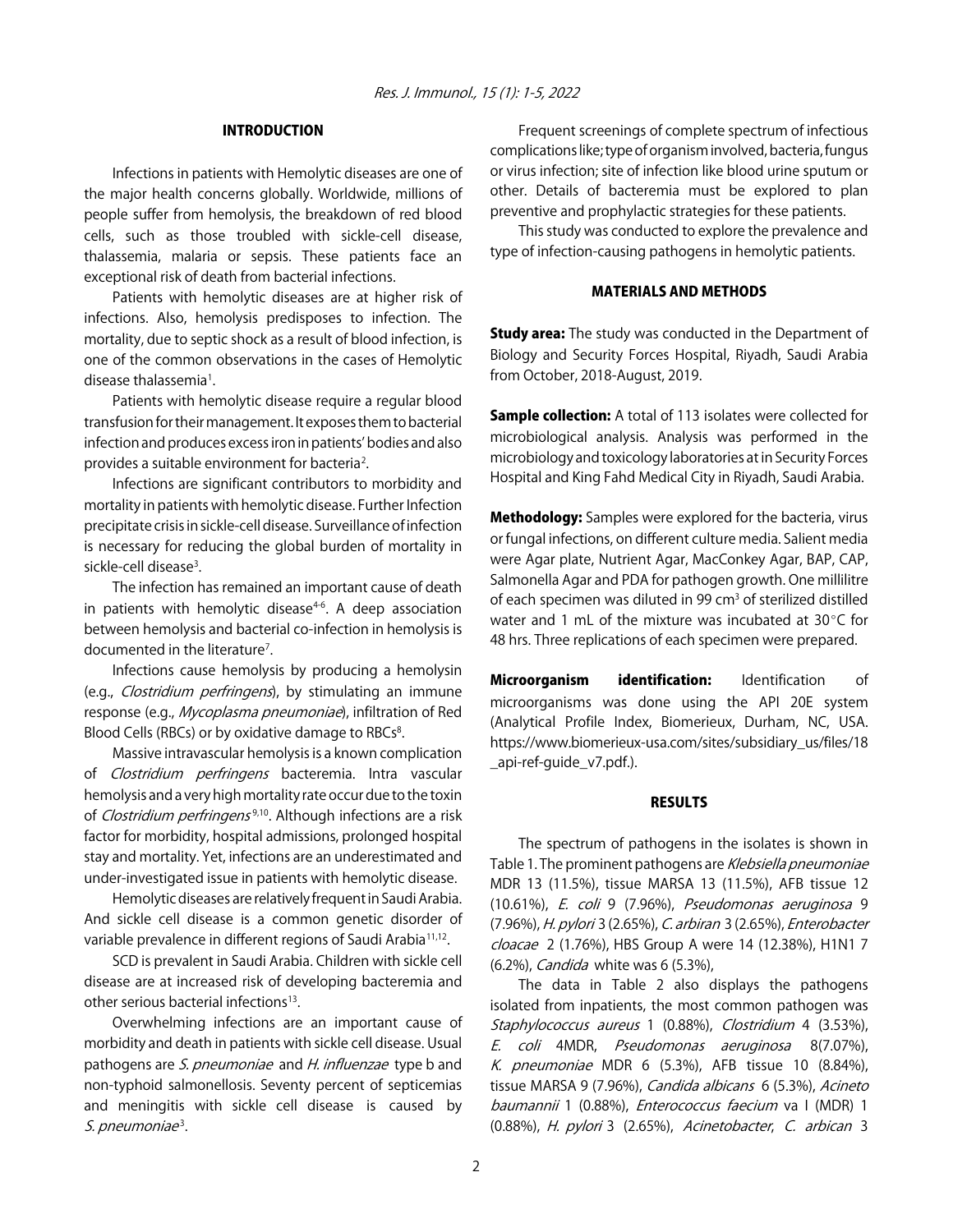Table 1: Frequency of salient pathogens in the overall isolates from patients with hemolytic disease

| Pathogens                       | Frequency (%) |
|---------------------------------|---------------|
| Staphylococcus aureus           | 2(1.76)       |
| Clostridium                     | 5(4.42)       |
| Escherichia coli                | 9(7.96)       |
| Pseudomonas aeruginosa          | 9(7.96)       |
| Klebsiella pneumoniae MDR       | 13 (11.5)     |
| AFB tissue                      | 12 (10.61)    |
| <b>Tissue MARSA</b>             | 13 (11.5)     |
| Candida albicans                | 6(5.3)        |
| Acineto baumannii               | 1(0.88)       |
| Enterococcus faecium va I (MDR) | 1(0.88)       |
| Helicobacter pylori             | 3(2.65)       |
| Acinetobacter                   | 1(0.88)       |
| C. arbiran                      | 3(2.65)       |
| C. arbican                      | 2(1.76)       |
| Enterobacter cloacae            | 2(1.76)       |
| Salmonella                      | 1(0.88)       |
| Diphtheroids pnob               | 1(0.88)       |
| Viridans stnopt Rrectal-        | 1(0.88)       |
| Yeast                           | 1(0.88)       |
| <b>HVS</b>                      | 2(1.76)       |
| <b>H1N1</b>                     | 7(6.2)        |
| HBS group A                     | 14 (12.38)    |
| HBS group B                     |               |
| Corona                          | 8(7.07)       |
| $N = 113$                       |               |

Table 2: Frequency of pathogens in the isolates from patients with hemolytic

| disease                             |                        |
|-------------------------------------|------------------------|
| Pathogens                           | Other (%)              |
| Staphylococcus aureus               | 1(0.88)                |
| Clostridium                         | 4(3.53)                |
| Escherichia coli                    | 4MDR                   |
| Pseudomonas aeruginosa              | 8(7.07)                |
| Klebsiella pneumoniae MDR           | 6(5.3)                 |
| AFB tissue                          | 10 (8.84)              |
| <b>Tissue MARSA</b>                 | 9(7.96)                |
| Candida albicans                    | 6(5.3)                 |
| Acineto baumannii                   | (0.88)<br>$\mathbf{1}$ |
| Enterococcus faecium va I (MDR)     | (0.88)<br>$\mathbf{1}$ |
| Helicobacter pylori                 | 3(2.65)                |
| Acinetobacter                       |                        |
| C. arbican                          | 3(2.65)                |
| Enterobacter cloacae                | 1(0.88)                |
| Enterobacter cloacae                | 2(1.76)                |
| Salmonella                          |                        |
| Diphtheroids pnob                   | 1(0.88)                |
| Yeast                               | 1(0.88)                |
| <b>HVS</b>                          | 2(1.76)                |
| <b>H1N1</b>                         | 7(6.2)                 |
| HBS group A                         | 14 (12.4)              |
| HBS group B                         |                        |
| Corona                              | 8(7.07)                |
| Other Ralstonia pickettii           |                        |
| <i>Burkholderia cepacia</i> , Trach | 7(6.2)                 |
| $N = 113$                           |                        |

(2.65%), Enterobacter cloacae 1 (0.88%), Enterobacter cloacae 2 (1.76%), Salmonella, Diphtheroids pnob 1 (0.88%), Yeast 1 (0.88%), HVS 2 (1.76%), H1N17 (6.2%), HBS Group A 14 (12.4%), HBS Group B, Corona 8 (7.07%), Other Ralstonia pickettii, Burkholderia cepacia, Trach 7 (6.2%).



# Fig. 1: Bacteraemia occurred by tissue MARSA S. aureus, Enterobacter, Klebsiella and Diphtheroid

Table 3: Frequency of pathogens in the isolates from patients with hemolytic disease

| Pathogens                 | Urine       | Sputum     | Stool      |
|---------------------------|-------------|------------|------------|
| Escherichia coli          | 5 (4.42%)   |            |            |
| Pseudomonas aeruginosa    |             | 1(0.88%)   |            |
| Klebsiella pneumoniae MDR | $5(4.42\%)$ | 1(0.88%)   |            |
| AFB tissue                |             | 1(0.88%)   |            |
| <b>Tissue MRSA</b>        |             | 1(0.88%)   |            |
| Clostridium               |             |            | $7(6.2\%)$ |
|                           | Ova rota    |            | 3(2.65%)   |
| Acinetobacter             |             | $(0.88\%)$ |            |
| Enterobacter cloacae      | 1(0.88%)    |            |            |
| $N = 112$                 |             |            |            |

 $N = 113$ 

The virus was H1N1 7 (6.2%), HVS 2 (1.76%) HBS Group A 14 (12.4%), Corona 8 (7.07%).

The data in Table 3 shows the most common bacteria in saliva, urine and stool. The most common pathogen in urine was 5 (4.42%), followed by the frequent K. pneumoniae at least bacteria was *Enterobacter cloacae* 1 (0.88%). The pathogen isolated in sputum is P. aeruginosa 1 (0.88%), K. pneumoniae 1 (0.88%), Acinetobacter 1 (0.88%). The most common pathogen in stool was *Clostridium* 7 (6.2%), tissue bacteremia MARSA (0.88%), S. aureus 1.8%, Enterobacter 1 (0.88%), K. pneumoniae 1 (0.88%). The data in Fig. 1 Spores are caused by tissues of MARSA (4.50%), S. aureus (1.80%), Enterobacter (0.88%), Klebsiella (0.88%) and Diphtheroid (0.88%).

#### **DISCUSSION**

Patients with hemolytic disease represent a special subgroup of patients who are particularly more prone to infections and bacteremia. It is worth noting that these patients should be thoroughly screened and investigated for the possible reasons for increased susceptibility for infections,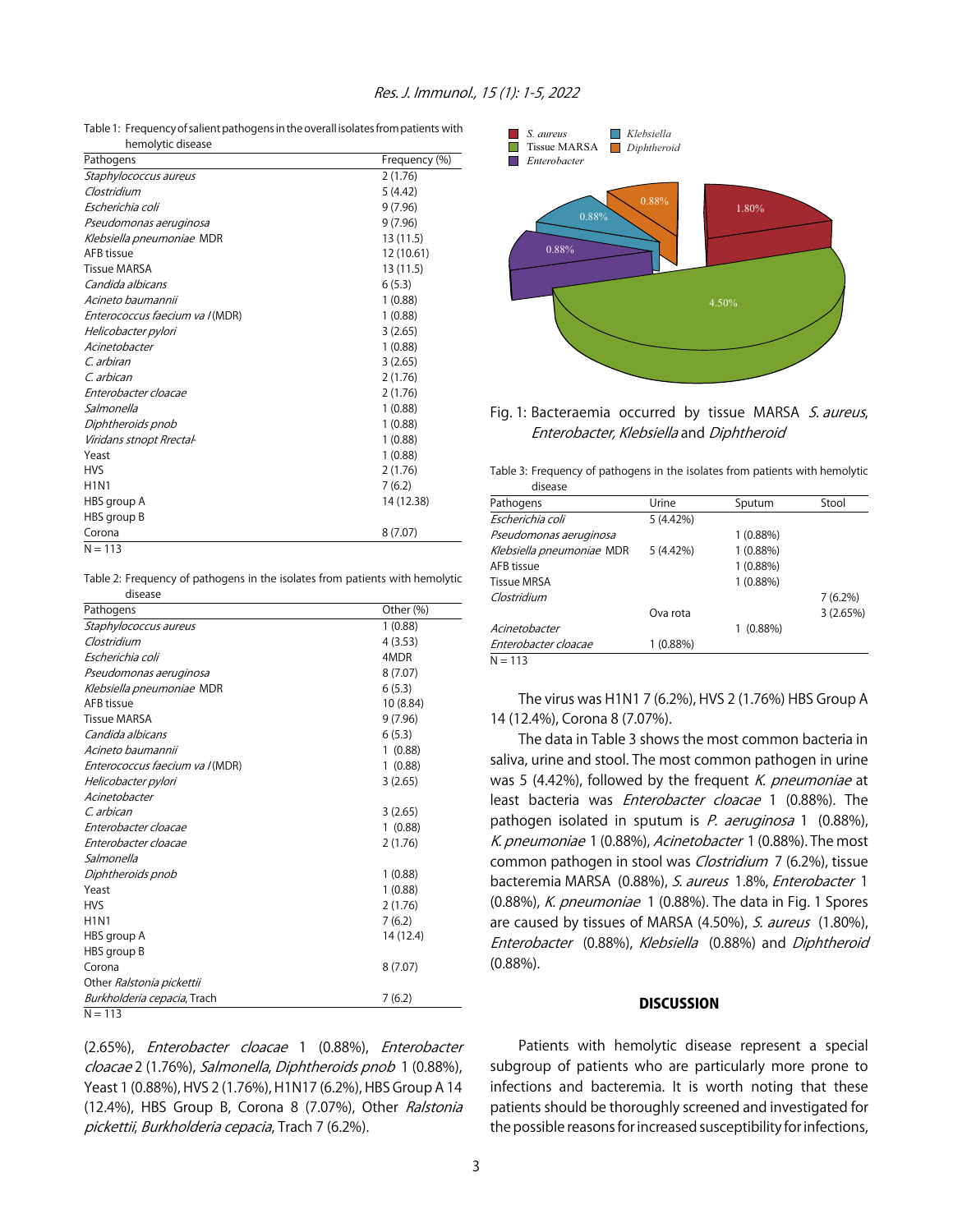to improve the outcome. Although being risk factors for mortality, infections are an underestimated issue in patients with hemolytic disease. It is mandatory to reduce mortality by recognizing and presumptively treating infections in these patients as quickly as possible. The incidence of bacterial infection is higher in children with the hemolytic disease globally 16% compared to 3-14% in general children. It is responsible for 12-46% of patient deaths $14$ .

In the present study, Klebsiella pneumoniae 13 (11.5%) and tissue MARSA 13 (11.5%) were the most common organism followed by Pseudomonas 9 (7.96%) and E. coli 9 (7.96%). In other studies, worldwide, Klebsiella species were responsible for 25% of all severe infections in patients with thalassemia in Thailand. *Escherichia coli* (26% of infections), Salmonella species (15% of infections) and Streptococcus pneumoniae (13% of infections)<sup>4-15</sup>.

In the present study, Bacteraemia occurred by tissue MARSA S. aureus, Enterobacter, Klebsiella and Diphtheroid. Massive intravascular hemolysis is a known complication of Clostridium perfringens bacteremia. Intravascular hemolysis and a very high mortality rate occur due to the toxin of Clostridium perfringens<sup>10</sup>. Hemolytic diseases are relatively frequent in Saudi Arabia. And sickle cell disease is a common genetic disorder of variable prevalence in different regions of Saudi Arabia.

Infections are a more common cause of hospitalization and are considered to be a life-threatening condition $11,16$ . Patients with hemolytic disease require a regular blood transfusion for their management. Making them vulnerable to acquiring infections. They also develop iron overload in their body, which may provide a likely environment for the bacteria to flourish<sup>2</sup>. *Klebsiella pneumoniae* 13 (11.5%) was the most common organism in this study. In a study by Joy et al.<sup>17</sup>, the incidence of pneumococcal septicemia was found to be 2.5 episodes per 100 patients in years.

Given the poor outcome of infection, prompt treatment with antibiotics and early surgical intervention if needed should be initiated. Whenever there is suspicion of Klebsiella infection. Future studies should be performed to address predisposing factors.

## **CONCLUSION**

In the present study infections (bacterial viral and fungal) were frequent in patients with hemolytic disease. Klebsiella and MRSA infection was found to be an important complication of Hemolytic disease in KSA and were involved in causing bacteremia. Knowing the poor outcome of infection, clinicians should be aware of any potential

infections when taking care of patients with hemolytic disease. Prompt treatment including a reasonable choice of antibiotics should be initiated, whenever, there is suspicion of MARSA or Klebsiella infection. Future studies should be performed to address predisposing factors for infections in patients with hemolytic disease. Frequent surveillance for pathogens is desired as there is a greater risk of bacteremia in these patients. They need aggressive investigation and management.

# SIGNIFICANCE STATEMENT

This study revealed the infectious diseases that can affect hemolytic patients and that can lead to an exacerbation of their infection in the absence of early therapeutic intervention. The importance of the study lies in revealing the types of bacteria, viruses and fungi that may infect the patient, which facilitates the selection of the appropriate protocol to eliminate the infection. In addition to the preventive measures that can be taken in this aspect.

# ACKNOWLEDGMENT

We would like to thank Princess Nourah bint Abdulrahman University, Riyadh, Saudi Arabia Researchers for Supporting Project number (PNURSP2022R158).

# REFERENCES

- 1. Paksu, M.S., A. Karli, S. Paksu, A.K. Guney, S.N. Ozsevik and N. Belet, 2014. Fatal sepsis in a child with thalassemia major due to Serratia marcescens. Pediatr. Int., 56: 796-797.
- 2. Cassat, J.E. and E.P. Skaar, 2013. Iron in infection and immunity. Cell Host Microbe, 13: 509-519.
- 3. Ochocinski, D., M. Dalal, L.V. Black, S. Carr, J. Lew, K. Sullivan and N. Kissoon, 2020. Life-threatening infectious complications in sickle cell disease: A concise narrative review. Front. Pediatr. Vol. 8. 10.3389/fped.2020.00038.
- 4. Chung, B.H.Y., S.Y. Ha, G.C.F. Chan, A. Chiang and T.L. Lee et al., 2003. Klebsiella infection in patients with thalassemia. Clin. Infect. Dis., 36: 575-579.
- 5. Li, C.K., M.M.K. Shing, K.W. Chik, V. Lee and P.M. Pan, 2001. Klebsiella pneumoniae meningitis in thalassemia major patients. Pediatr. Hematol. Oncol., 18: 229-232.
- 6. Yao, T.C., I.J. Hung, L.H. Su and C.H. Chiu, 2001. Endogenous endophthalmitis and necrotising pneumonia caused by  $K$ lebsiella pneumoniae in a child with  $\beta$ -thalassaemia major. Eur. J. Pediatr., 160: 449-449.
- 7. Orf, K. and A.J. Cunnington, 2015. Infection-related hemolysis and susceptibility to gram-negative bacterial co-infection. Front. Microbiol., Vol. 6. 10.3389/fmicb.2015.00666.